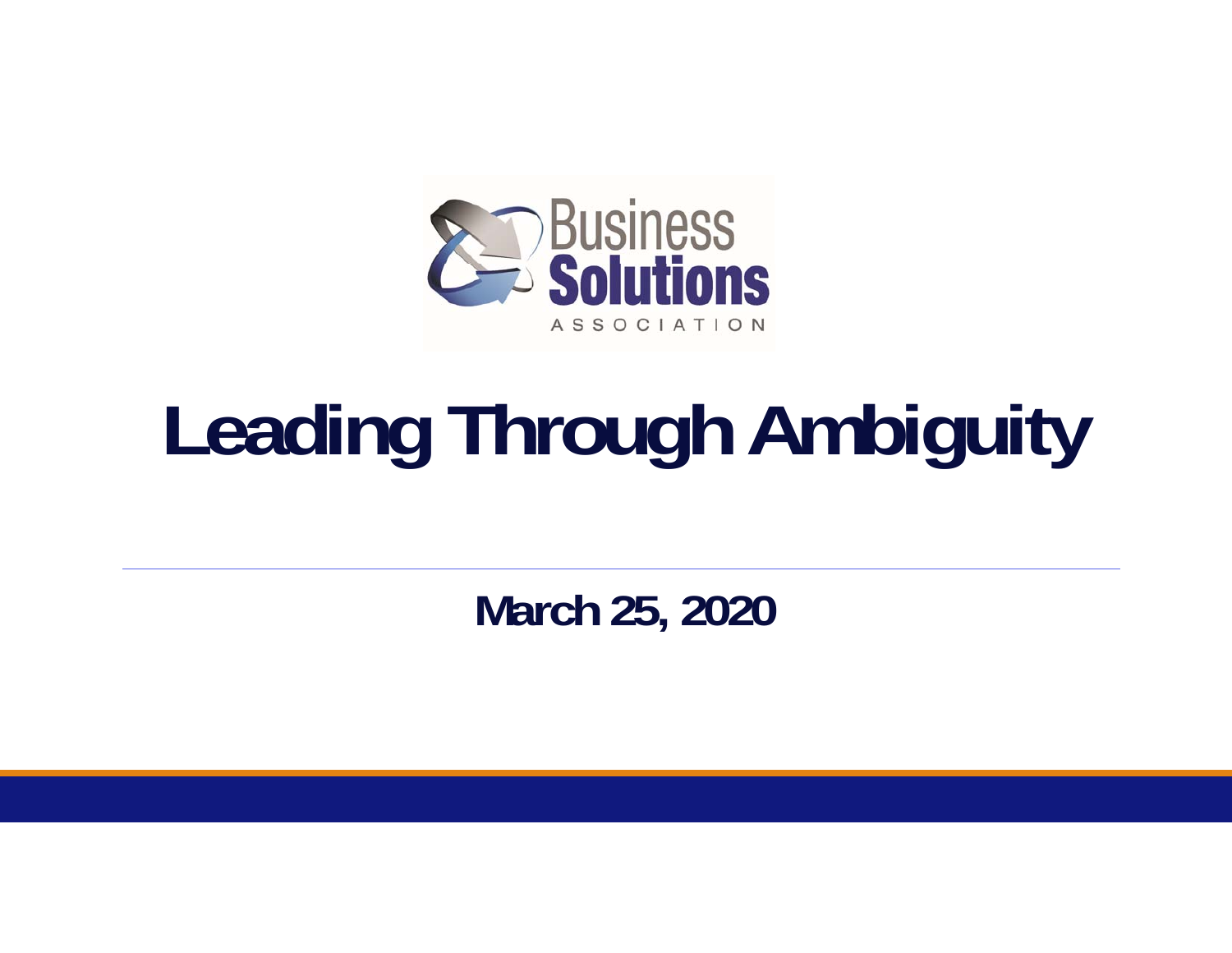# STEP CHANGE

### **Greg Karl**

- $\bullet$ EOS Traction Implementer
- •Certified OKR Specialist
- •Strategy & Leadership Development
- •Executive Coach



An open and candid conversation about the current status of our industry, lessons learned from the past and what we should be doing now.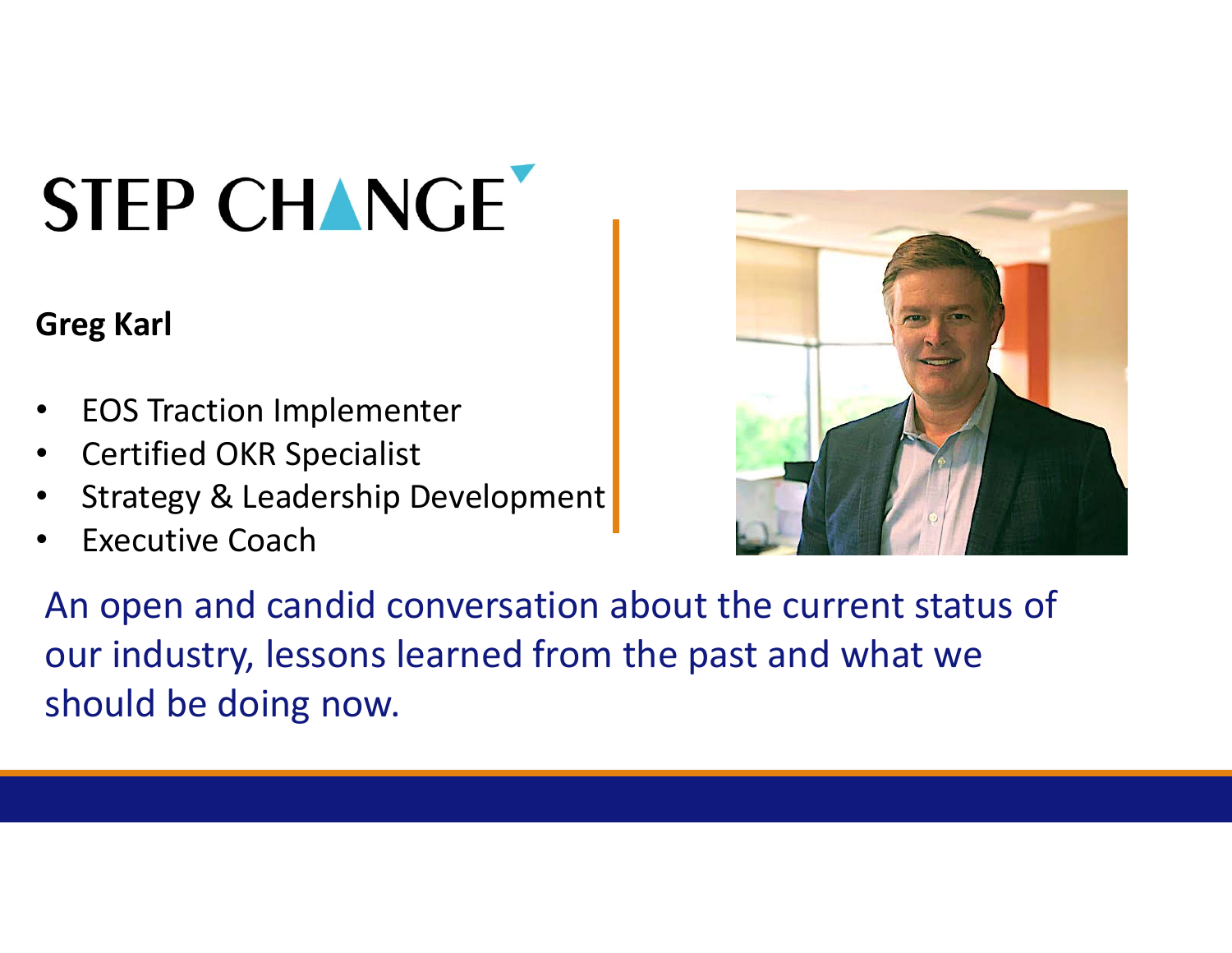# **Opportunity** in Crises

**There have been crisis before and there will be crisis again.** 

**What we always need is Leaders!**

There are three Principles that will work to guide you and your team.

Let's start with what matters most…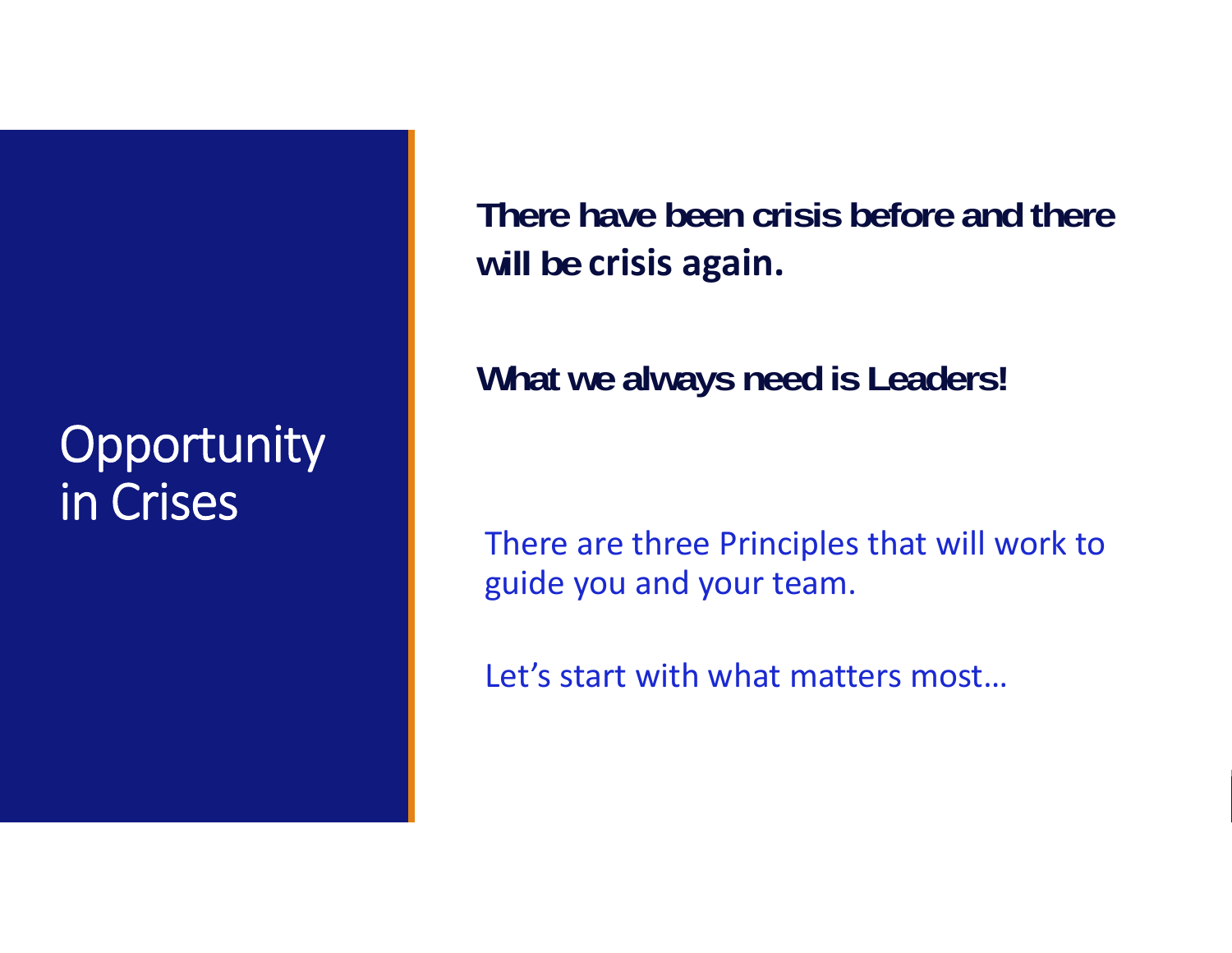

## **#1 ‐ It's a Mindset Game**

"Never let a good crises go to waste"

‐ Winston Churchill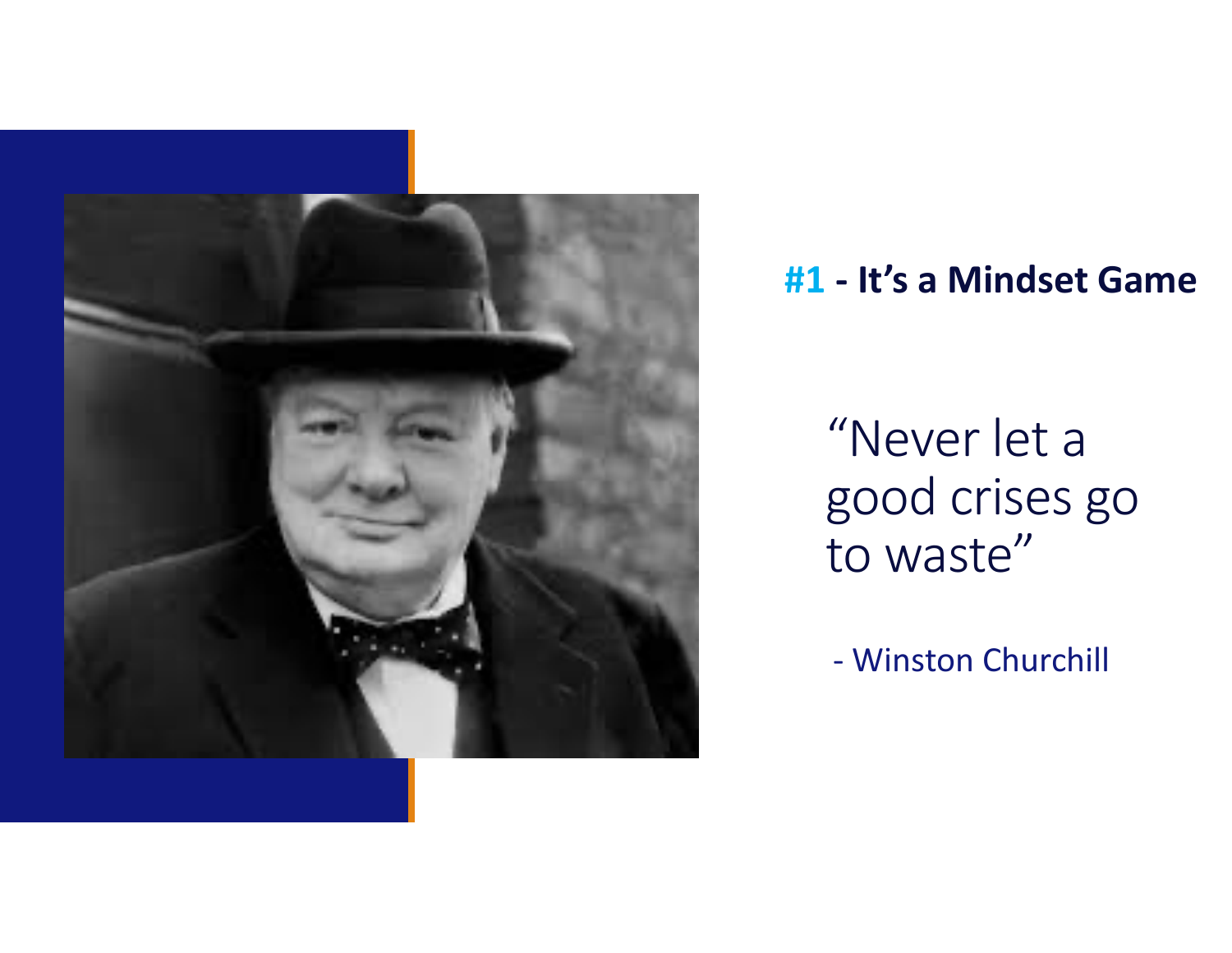

# "This too shall pass away"

‐ Abraham Lincoln

## #2 ‐ There is a need for speed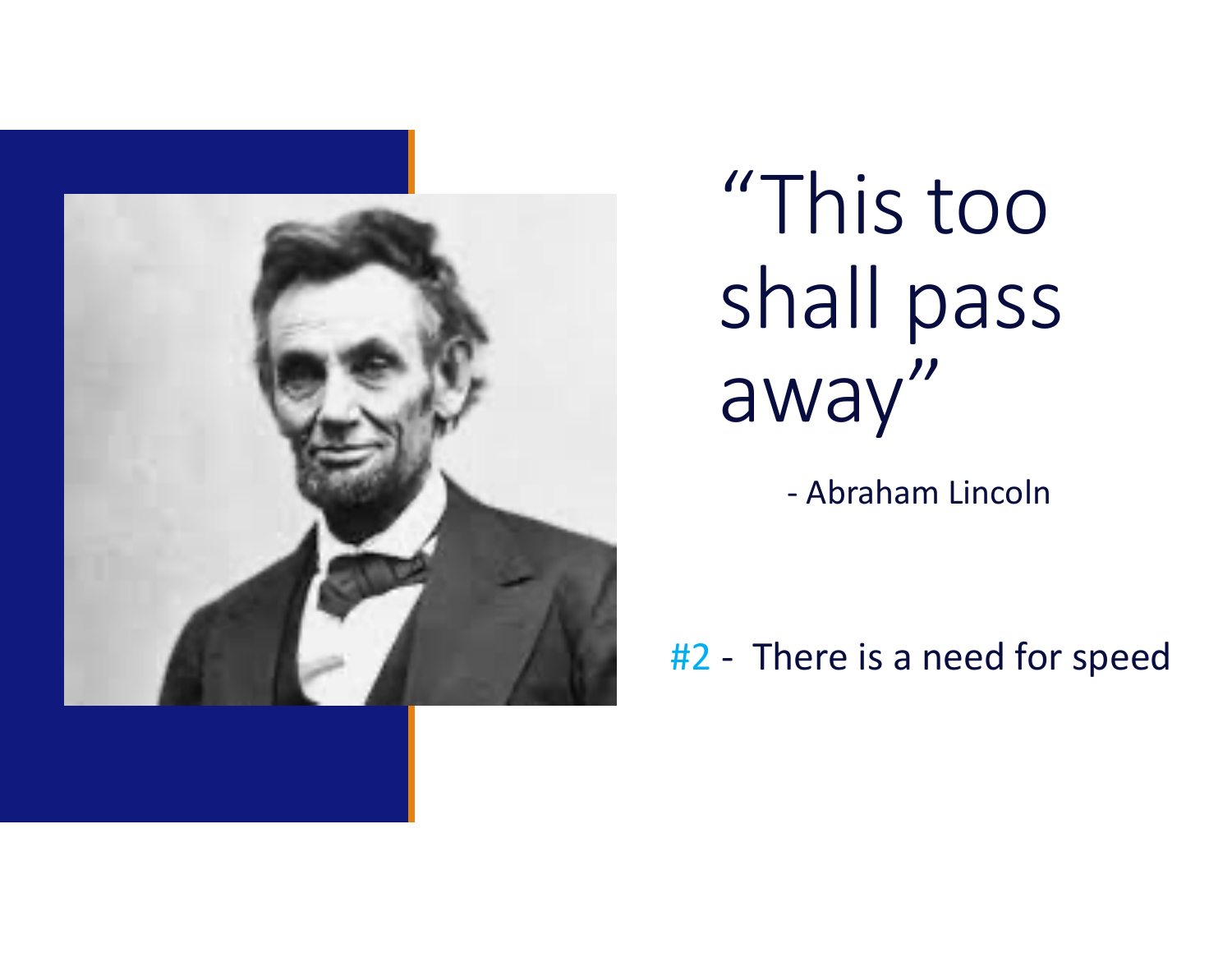You may not control all the events that happen to you, but you can decide not to be reduced by them. Maya Angelou

#3 ‐ Maintain Perspective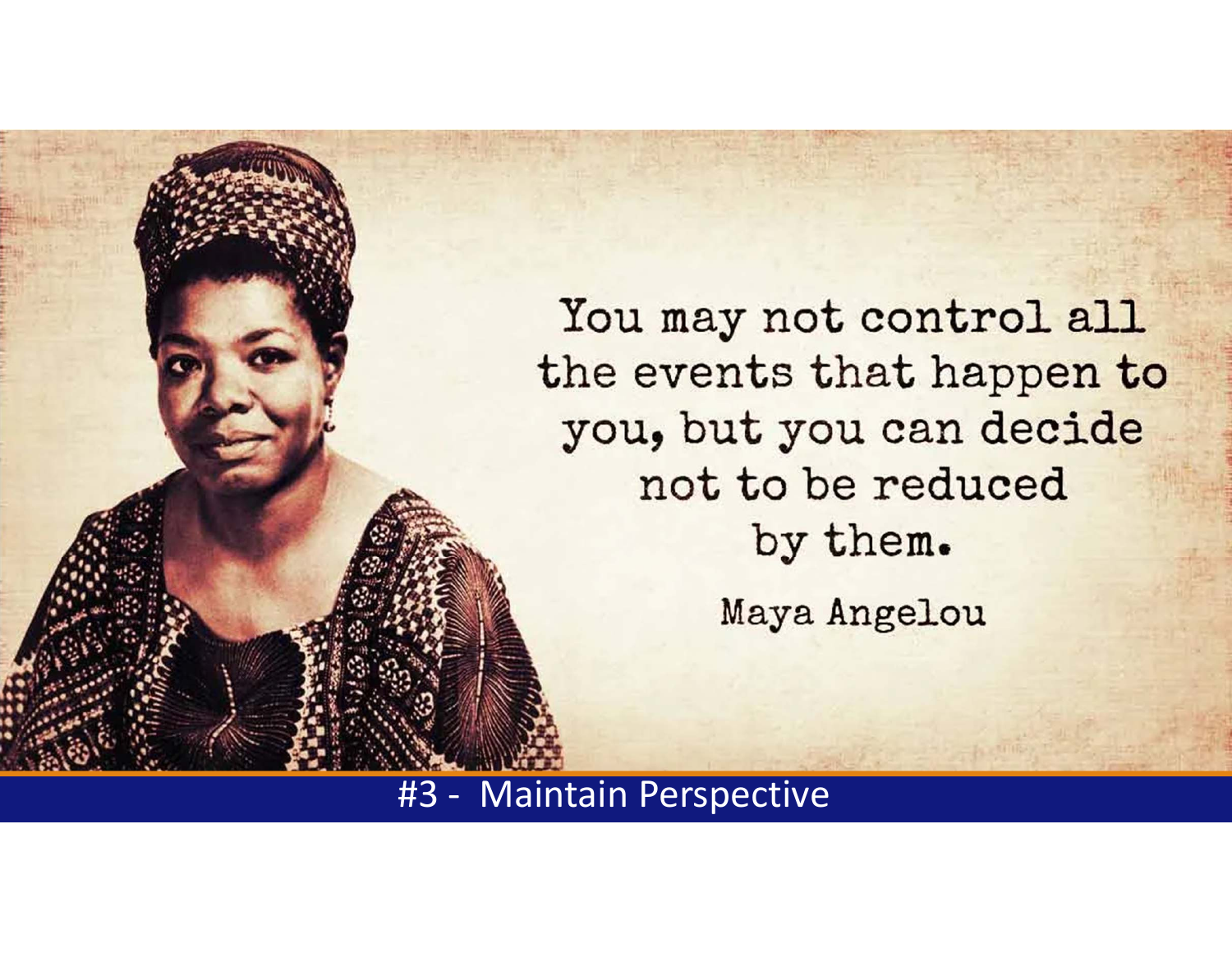# **Respond and Navigate the Crises ‐ A 5 Step Model for a strategic response today and the future**

- ◆ Frame the **CHALLENGE** What is the exact intention that you want to come out of this?
- **Be the CALM leader ‐** This is your leadership opportunity.
- $\checkmark$ **CONTROL the controllable ‐** Focus and keep your team focused.
- ◆ Seek CLARITY in communications Be able to bring people on your journey with your "special sauce".
- ◆ **Manage to the CYCLE** No matter how close the problems get, be able to look up and lead. Make sensible choices.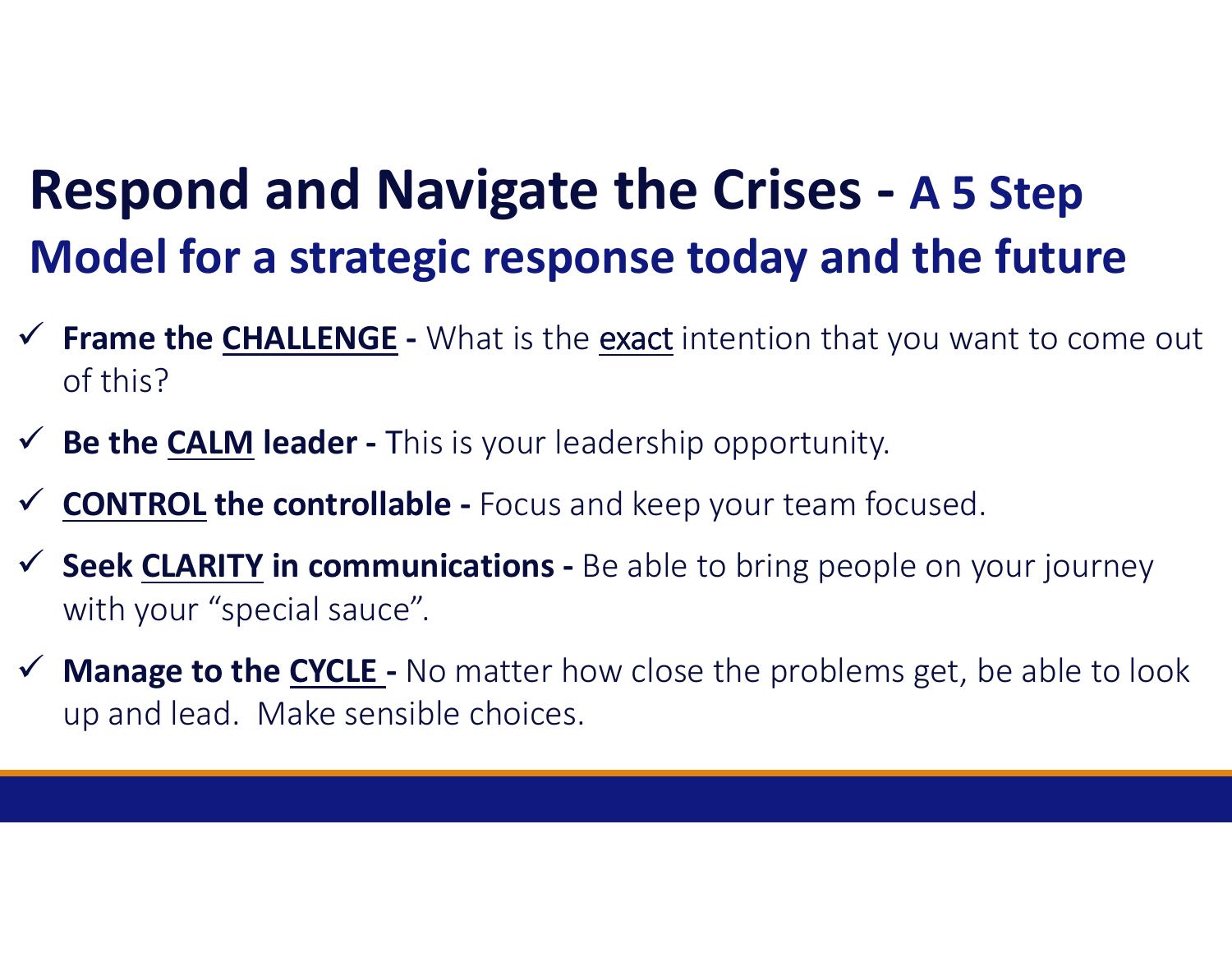## **Frame the CHALLENGE**

What is the <u>exact</u> intent that you want to come out of this? Have this clearly articulated to yourself and your team. All in the same boat, rowing together to a clear North Star.



Remember your **Purpose**. Always keep in mind WHY you and your organization do what you do. Who do we do it for? What outcomes do they/we desire?



What must you **DEFEND**? What must you ELIMINATE? Protect the business in the short term.



**CAPTURE** short term opportunities.



**ADVANCE** – reimagine your value longer term. This may change our value over the long term.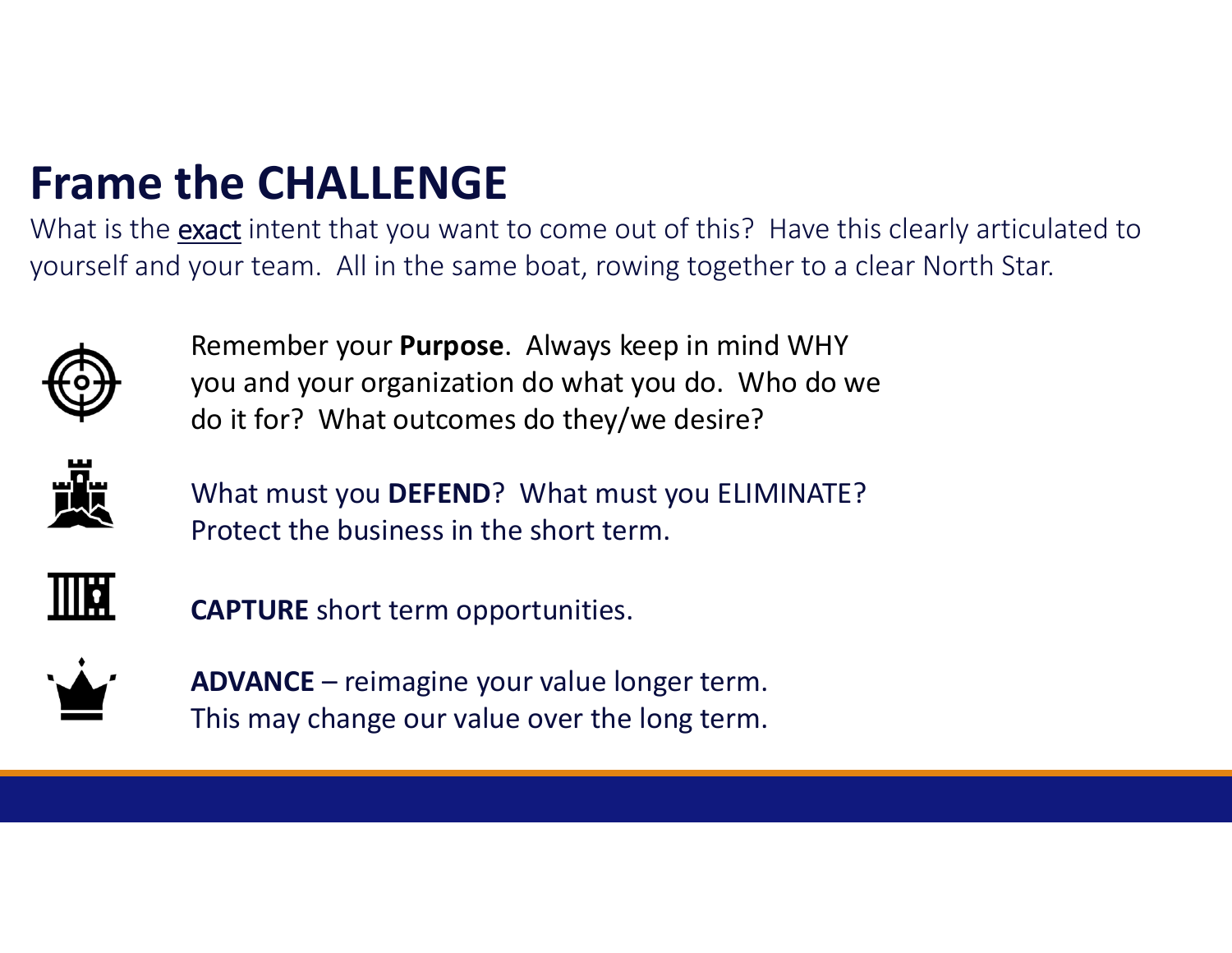## **Be the CALM leader**

Make sure that you stay in control and that you see this as your leadership opportunity. *Most of what screws us up is the picture in our head of how it is supposed to be.*



**YOUR role as the leader** ‐ Is to help people navigate uncertainty.



You must **Sharpen Your Saw**. Spiritual, Physical, Mental & Emotional



Keep your team focused on the **Circle of Influence** and not the Circle of Concern



**Invest** in **Trust** and **Development** – Understand your people deeply. Bring people to center. Improve your/their Leadership Skills now.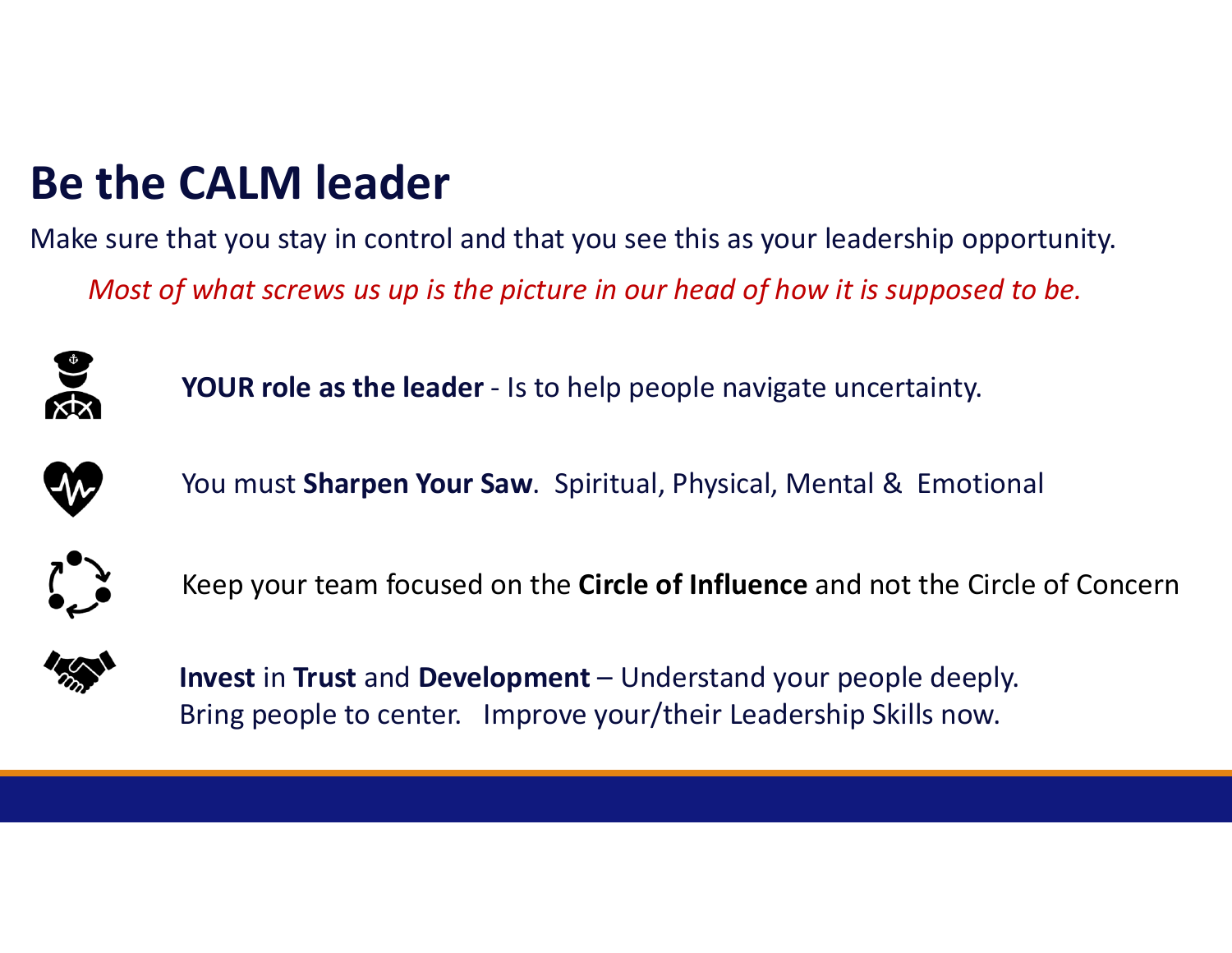# **CONTROL the controllable. W.I.N.!**

Don't get lost in the noise and distraction. Focus on your control.

#### Three things you can control:

- 1. Focus on your **W.I.N**. at all times. What's Important Now? Define and focus on everything that you CAN control. Control anxiety and overwhelm.
- 2. Cut ALL non-essential costs. Go line by line in your financial statement to define Level 1 and Level 2 cuts. Rethink all processes. Don't suffer alone – ask for support from supplier, staff, government, banks, etc.
- 3. Run scenarios if <u>X</u> happens, we will need to do <u>Y</u>. Use for goals and budgets. Have pre‐agreed triggers and alignment with your team.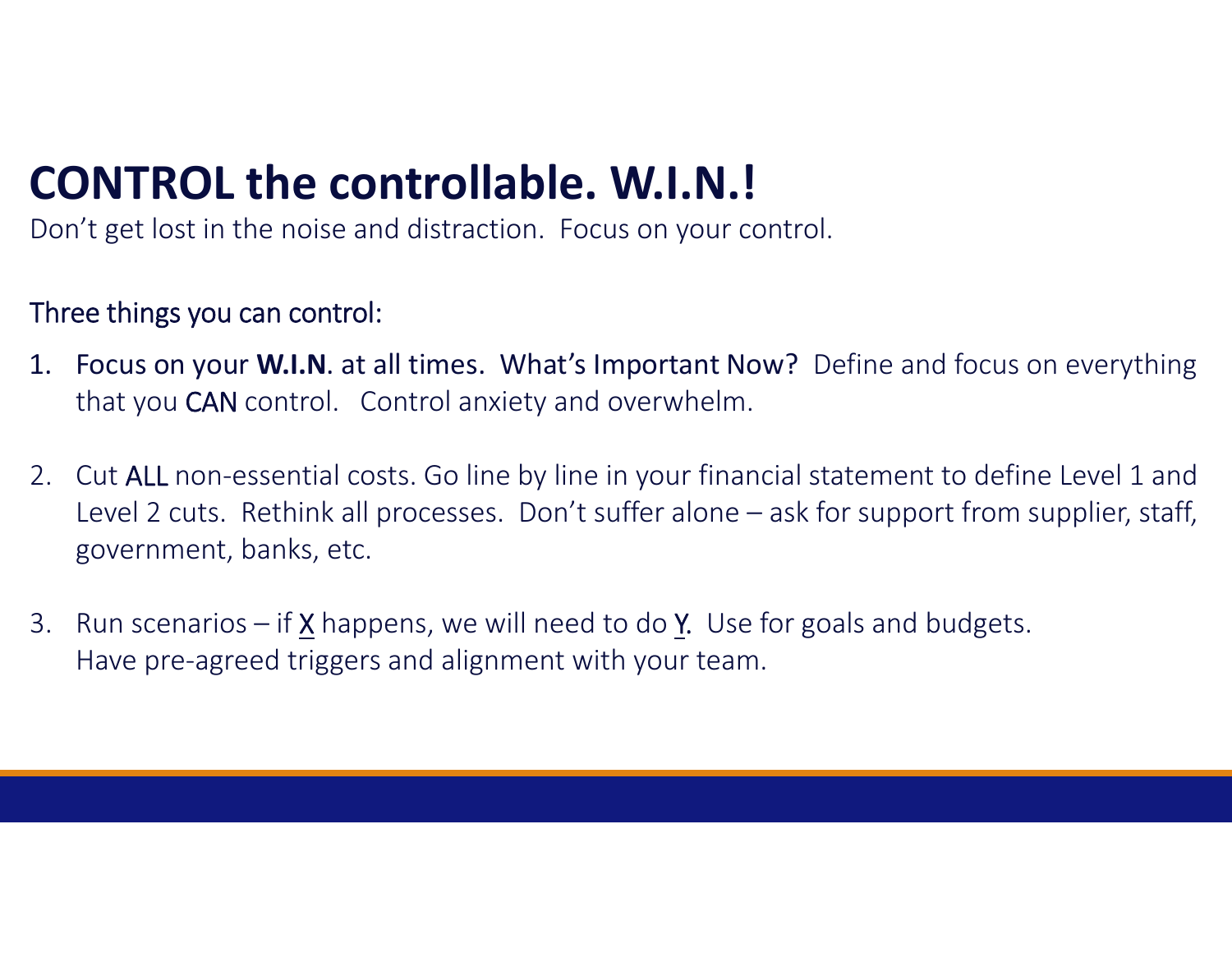## **Seek CLARITY in communications**



**Own your own wake!** Like a passing ship, we all leave a wake behind us, long after we leave a conversation, that can be positive or negative.

Build foundations of **TRUST**. Work in 100% Integrity  $\rightarrow$  Ask for open feedback **Eliminate Triangulation** – you may not talk about another without them in the room.



Be crystal clear on the **INTENTION,** the **EXPECTATION** & the **SHIFT** required by you/them.

Make it **ALL** about **THEM.** The value for them, in their language, get them engaged.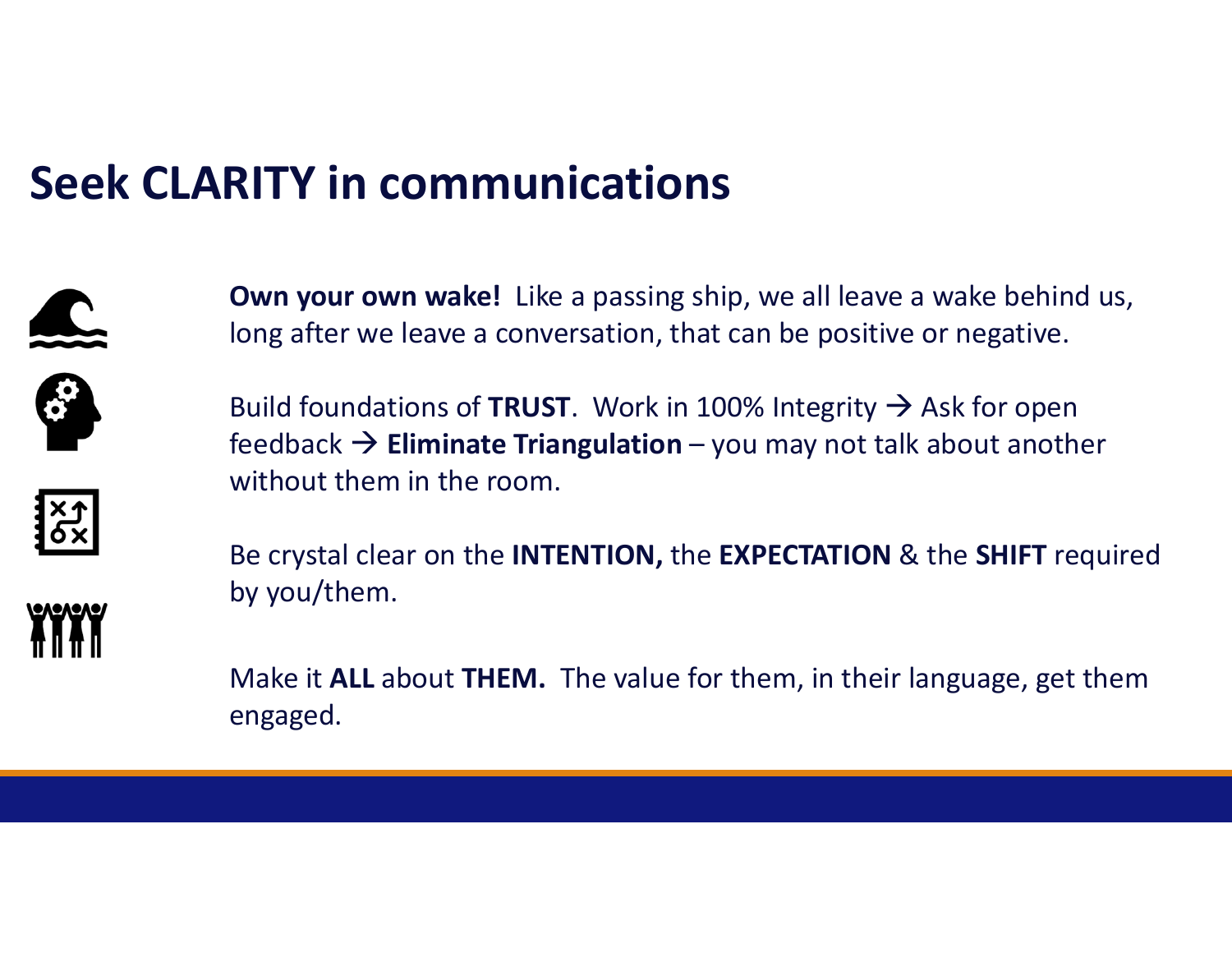# **Manage to the CYCLE**

No matter how close the problems get, be able to look up and lead to the future. Study after Study ‐ the people that can respond today and keep an eye on tomorrow, WIN massively when the market turns.

### **Effect a Dual Transformation in your organization: A + B + C = Success.**



Find efficiencies and effectiveness TODAY.

Your future success will be predetermined by your ability to see future opportunities.

- Where should you invest now to be ready for when the market turns?
- Make sensible moves: How/where can I invest without paying anything? How can I cut back in other areas to invest for the future now?
- Focus on the strengths, values and capabilities that got you here with a new mindset and skills to get you to the next round of success.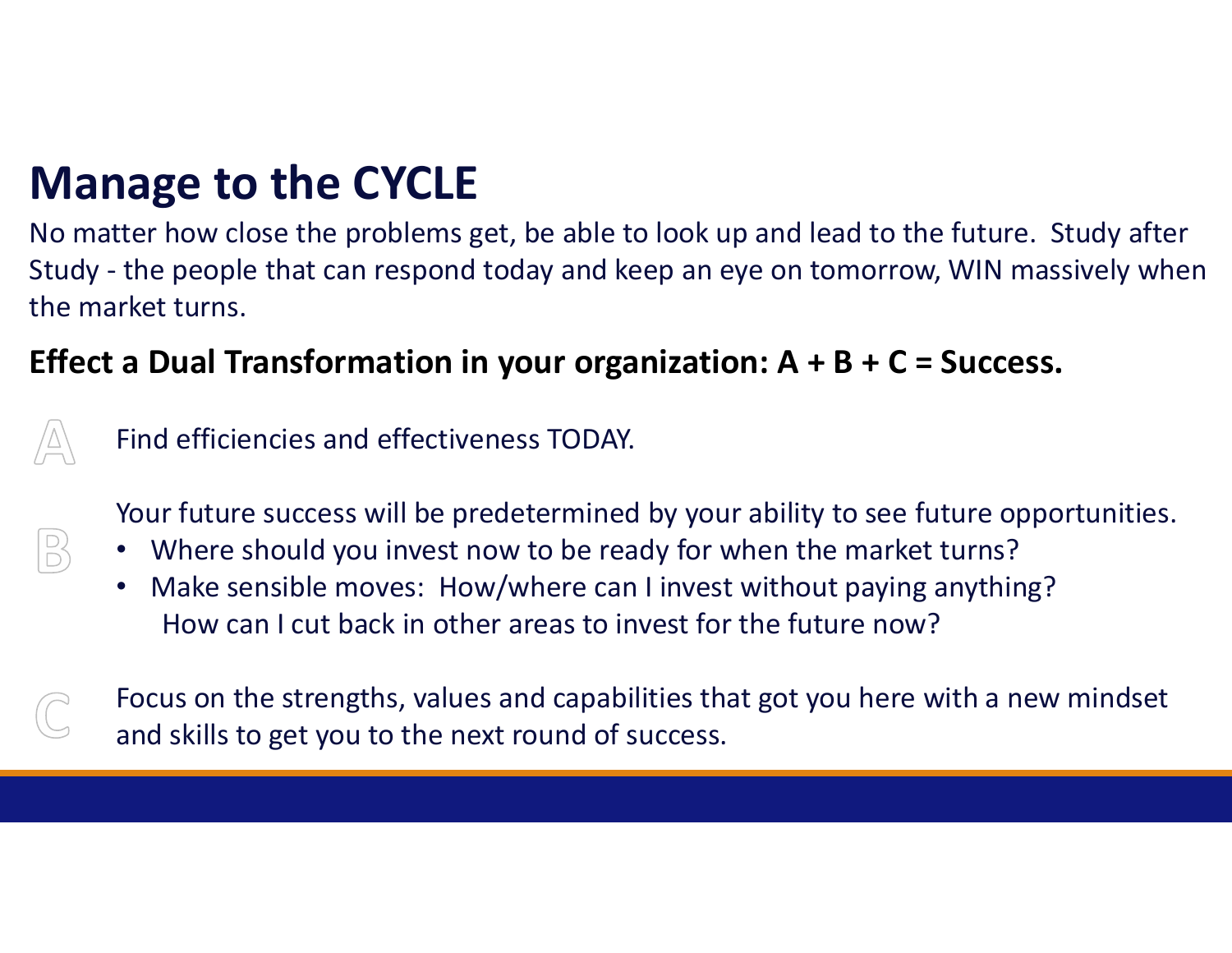#### **BUSINESS STRATEGIES DURING CRISIS TIMES**

Tactical Topics to Cover:

- Managing Human Capital
- SBA Help
- Equity Lines and Personal Loans
- Partnerships with Other Providers

### State by State Rules:

- Layoffs vs Furloughs
- Salary Employees and Job Duties
- Employer and Employee Options

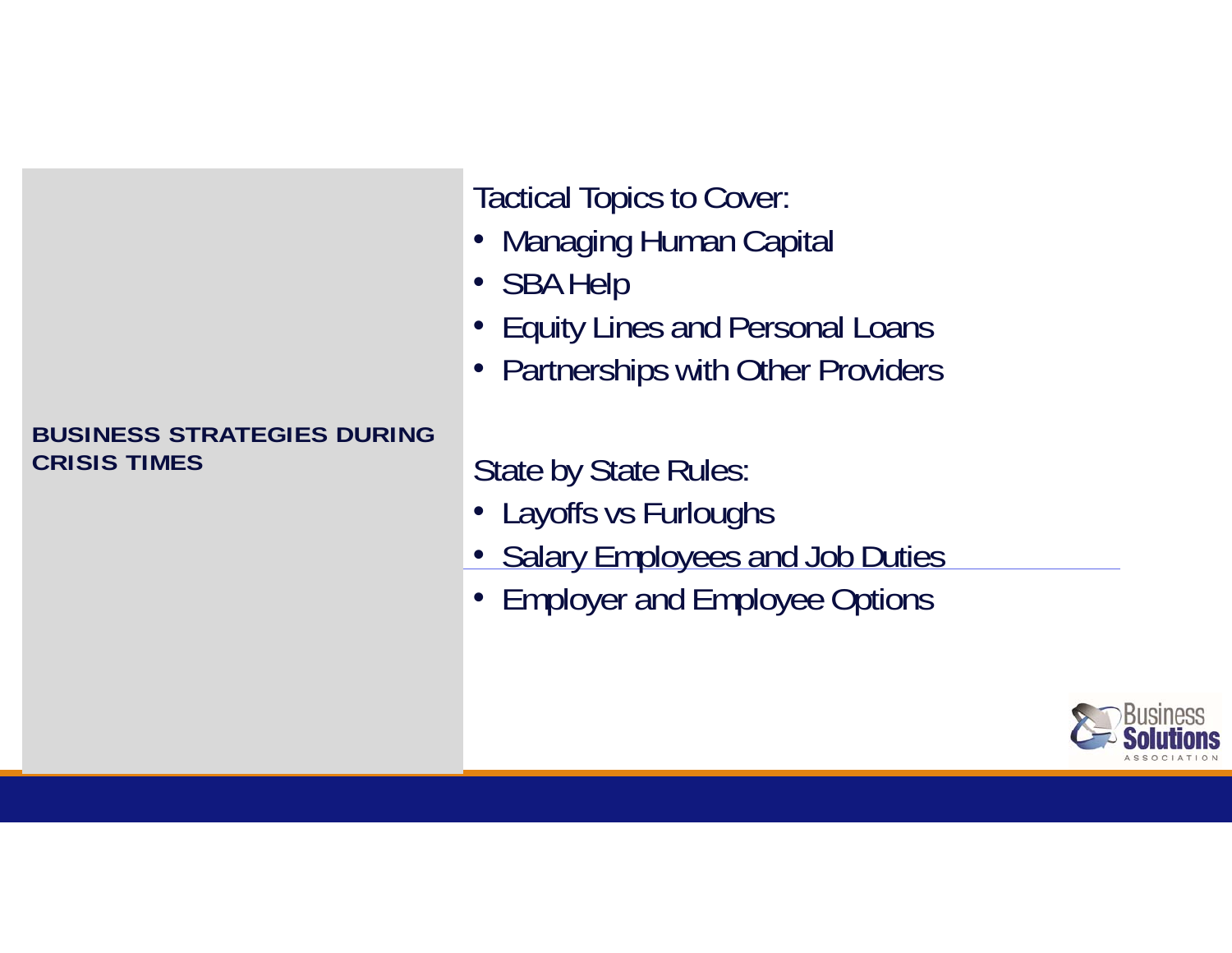#### **SMALL BUSINESS ADMINISTRATION (SBA) DISASTER LOANS**

#### **EQUITY LINES AND PERSONAL LOANS**

#### Helpful Links:

- 1. https://www.sba.gov/page/guidance-businesses-employers-planrespond-coronavirus-disease-2019-covid-19?fbclid=IwAR0tftmcMBzIkL6576Uykk5Rkw4ytKDA\_4Vz4T6ECJBh\_tRLfitoj2RXl0
- 2. https://www.benefits.gov/benefit/1504?fbclid=IwAR0P0pKxts9W xQlaN4 q1nOGepUwQeRNqdPOWryMGvm0A9GyW1PzEyF7zbI
- 3. https://www.forbes.com/sites/maneetahuja/2020/03/17/facebook -announces-100-million-grant-for-small-businesses-beingimpacted-bycoronavirus/?fbclid=IwAR1xRgUEfmNUsEiRXO2HLJwhqVnhX6 VM39gU-1GCMxpi5nDzb1AJ5iheBd8#47d734ca4d4c
- 4. https://disasterloan.sba.gov/ela/Documents/Three\_Step\_Proces s SBA Disaster Loans.pdf

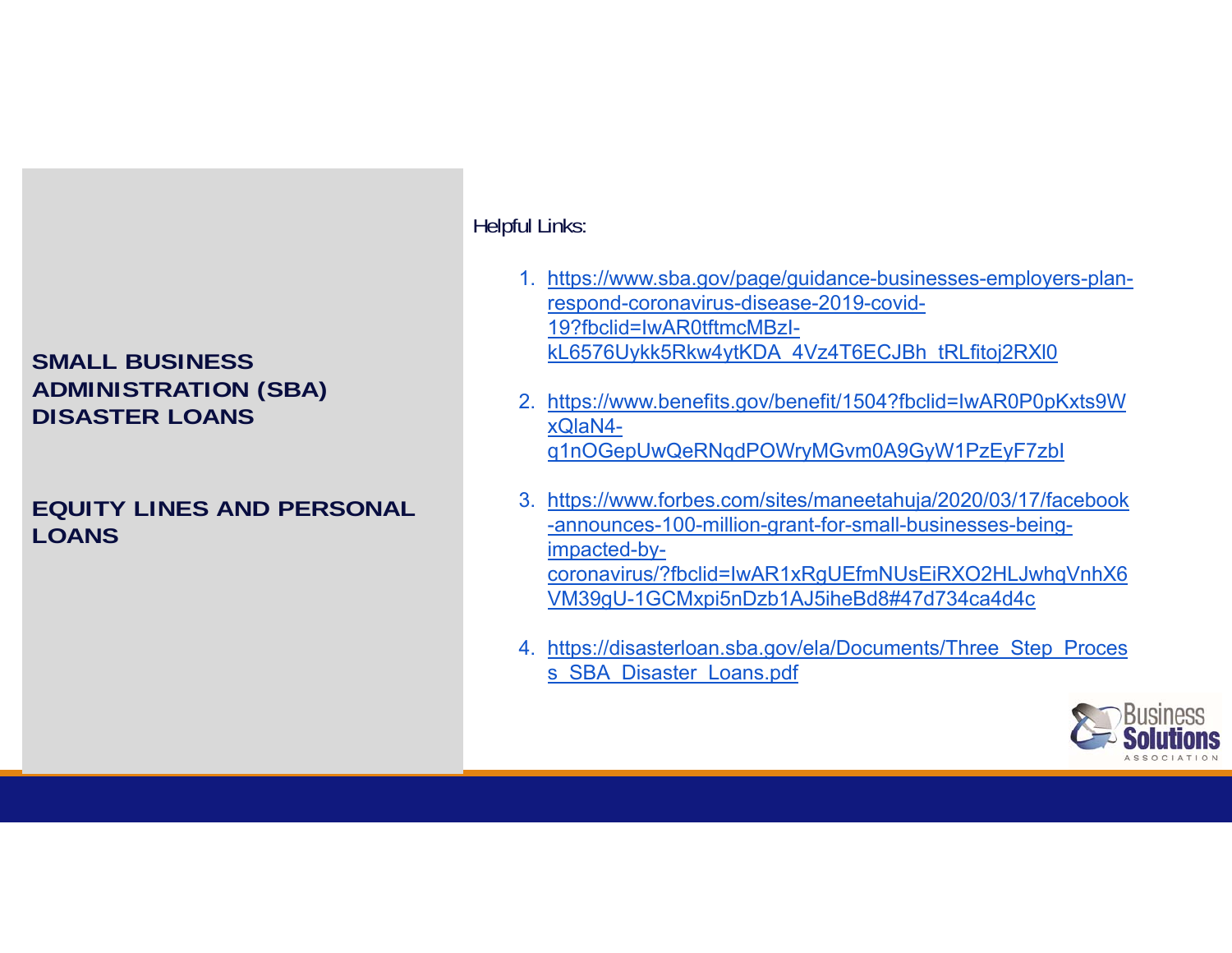#### **SMALL BUSINESS ADMINISTRATION (SBA) DISASTER LOANS**

#### **EQUITY LINES AND PERSONAL LOANS**

#### **March 18, 2020 Update**

Federal Paid Leave Policy. House Bill 6201 was passed by the U.S. House of Representatives earlier this week, and by the Senate today. It will go into effect 15 days after it is signed by President Trump. The legislation creates an obligation for employers with fewer than 500 employees to provide job-protected leave and paid sick leave to employees for absences related to the coronavirus. Employers 50 and below can request a waiver and we are working on learning what the process is for obtaining a waiver.

**Next Focus is \$1T+ Economic Stimulus Plan** ‐ Senate lawmakers have now turned their full attention to the Trump administration's proposal for \$1 trillion in spending to combat the coronavirus pandemic, including aid for airlines, direct payments to American households, and \$300 for small business cash-flow relief. You can read more here.

**Proposed Small Business Cash Flow Relief** – In context of above, GNO, Inc. and partners are supporting a bill by Senator Marco Rubio (R‐FL) that would help get working capital to business in need. Enhancing the SBA 7(a) program, this bill would increase the SBA's guarantee on loans made by private banks from to as much as 100%, and eliminate fees